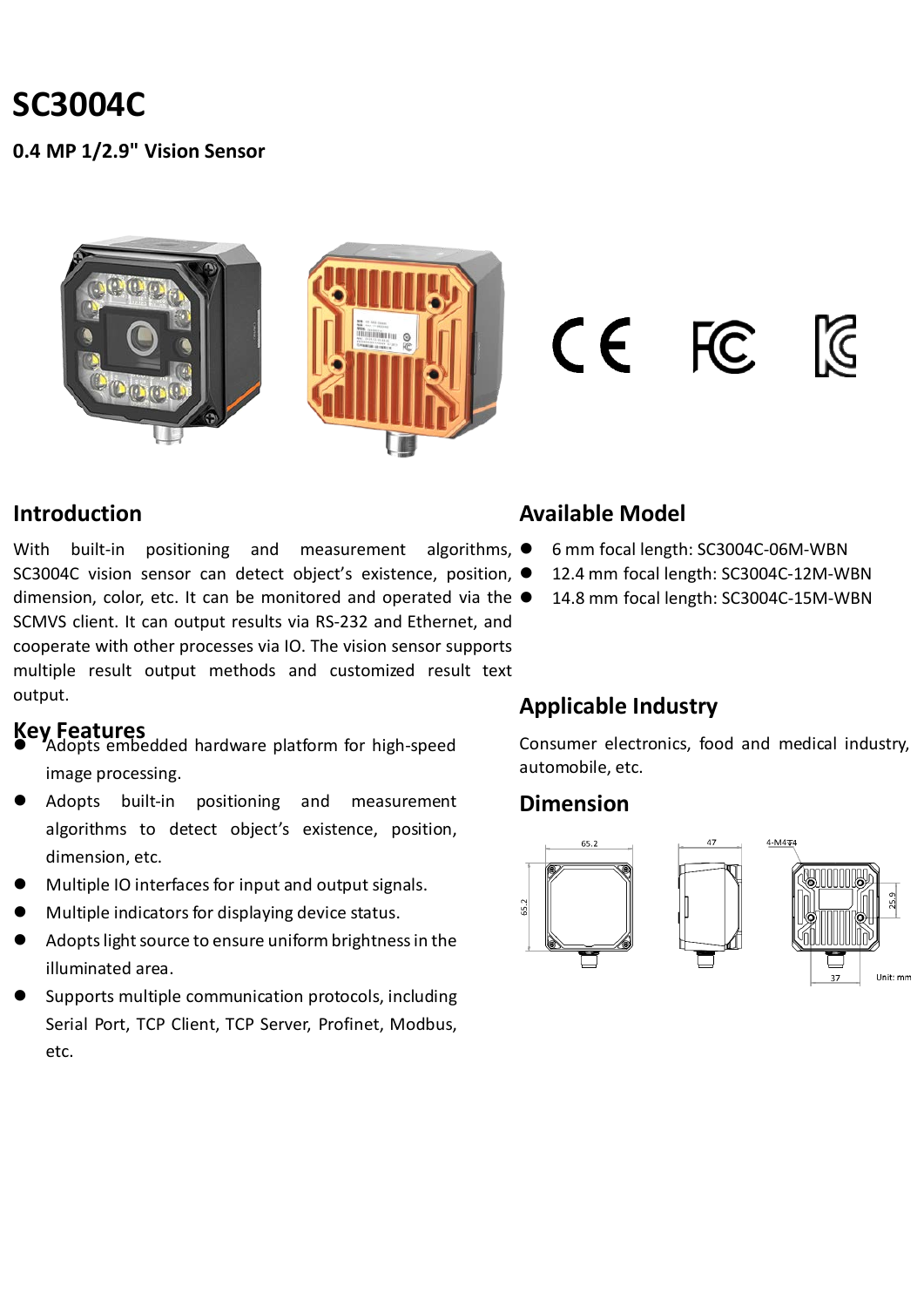# **Specification**

| <b>Model</b>               | SC3004C-06M-WBN                                                                                                            | SC3004C-12M-WBN                                                   | SC3004C-15M-WBN |  |
|----------------------------|----------------------------------------------------------------------------------------------------------------------------|-------------------------------------------------------------------|-----------------|--|
| <b>Tool</b>                |                                                                                                                            |                                                                   |                 |  |
| <b>Vision tool</b>         | Existence: Pattern existence, spot existence, edge existence, circle existence, line existence<br>$\bullet$                |                                                                   |                 |  |
|                            | Count: Pattern count, spot count, edge count                                                                               |                                                                   |                 |  |
|                            | Measurement: Brightness analysis, contrast measurement, greyscale size, diameter                                           |                                                                   |                 |  |
|                            | measurement, width measurement, line angle, line to line angle, point to line measurement,                                 |                                                                   |                 |  |
|                            | color size                                                                                                                 |                                                                   |                 |  |
|                            |                                                                                                                            | Recognition: OCR, color contrast, barcode recognition             |                 |  |
| Solution capacity*         | Supports solution importing and exporting, up to 32 solutions and 40 modules can be stored.                                |                                                                   |                 |  |
| Communication              | Serial Port, TCP Client, TCP Server, UDP Server, FTP, Profinet, Modbus, Ethernet/IP                                        |                                                                   |                 |  |
| protocol                   |                                                                                                                            |                                                                   |                 |  |
| <b>Camera</b>              |                                                                                                                            |                                                                   |                 |  |
| Sensor type                | CMOS, global shutter                                                                                                       |                                                                   |                 |  |
| <b>Pixel size</b>          | $6.9 \mu m \times 6.9 \mu m$                                                                                               |                                                                   |                 |  |
| <b>Sensor size</b>         | 1/2.9"                                                                                                                     |                                                                   |                 |  |
| <b>Resolution</b>          | $704 \times 540$                                                                                                           |                                                                   |                 |  |
| Max. frame rate            | 100 fps                                                                                                                    |                                                                   |                 |  |
| <b>Dynamic range</b>       | 74 dB                                                                                                                      |                                                                   |                 |  |
| <b>SNR</b>                 | 41 dB                                                                                                                      |                                                                   |                 |  |
| Gain                       | 0 dB to 15 dB                                                                                                              |                                                                   |                 |  |
| <b>Exposure time</b>       | $16 \mu s$ to 1 sec                                                                                                        |                                                                   |                 |  |
| <b>Pixel format</b>        | RGB 8, Mono 8                                                                                                              |                                                                   |                 |  |
| Mono/color                 | Color                                                                                                                      |                                                                   |                 |  |
| <b>Electrical features</b> |                                                                                                                            |                                                                   |                 |  |
| Data interface             | 17-pin M12 connector provides power, Ethernet, digital I/O, and serial port                                                |                                                                   |                 |  |
| <b>Ethernet</b>            | <b>Fast Ethernet</b>                                                                                                       |                                                                   |                 |  |
| Digital I/O                | Input signal $\times$ 2 (Line 0/1), output signal $\times$ 3 (Line 5/6/7), bi-directional I/O $\times$ 3 (Line 2/3/4), and |                                                                   |                 |  |
|                            |                                                                                                                            | external button input × 1. Output signal can be set as NPN or PNP |                 |  |
| <b>Power supply</b>        | 24 VDC                                                                                                                     |                                                                   |                 |  |
| Max. power                 | Approx. 48 W@24 VDC                                                                                                        |                                                                   |                 |  |
| consumption                |                                                                                                                            |                                                                   |                 |  |
| <b>Mechanical</b>          |                                                                                                                            |                                                                   |                 |  |
| Lens mount                 | M12-mount, mechanical autofocus lens                                                                                       |                                                                   |                 |  |
| <b>Focal length</b>        | 6 mm (0.2")                                                                                                                | 12.4 mm (0.5")                                                    | 14.8 mm (0.6")  |  |
| Lens cap                   | Transparent lens cap. Polarization or infrared filter lens cap is optional.                                                |                                                                   |                 |  |
| <b>Light source</b>        | White light by default. Red/blue/near-infrared is optional.                                                                |                                                                   |                 |  |
| Indicator                  | Power indicator (PWR), network indicator (LNK), status indicator (STS), result indicator (OK/NG)                           |                                                                   |                 |  |
| <b>Dimension</b>           | 65.2 mm × 65.2 mm × 47 mm (2.6" × 2.6" × 1.9")                                                                             |                                                                   |                 |  |
| Weight                     | Approx. 280 g (0.6 lb.)                                                                                                    |                                                                   |                 |  |
| <b>Ingress protection</b>  | IP67 (under proper installation of lens and wiring)                                                                        |                                                                   |                 |  |
| <b>Temperature</b>         | Working temperature: 0 °C to 50 °C (32 °F to 122 °F)                                                                       |                                                                   |                 |  |
|                            | Storage temperature: -30 °C to 70 °C (-22 °F to 158 °F)                                                                    |                                                                   |                 |  |
| <b>Humidity</b>            | 20% to 95% RH, non-condensing                                                                                              |                                                                   |                 |  |
| <b>General</b>             |                                                                                                                            |                                                                   |                 |  |
| <b>Client software</b>     | <b>SCMVS</b>                                                                                                               |                                                                   |                 |  |
| <b>Certification</b>       | CE, FCC, KC                                                                                                                |                                                                   |                 |  |

*\*Single solution supports up to 8 pattern count modules, or 8 existence modules, or 8 color size modules.*